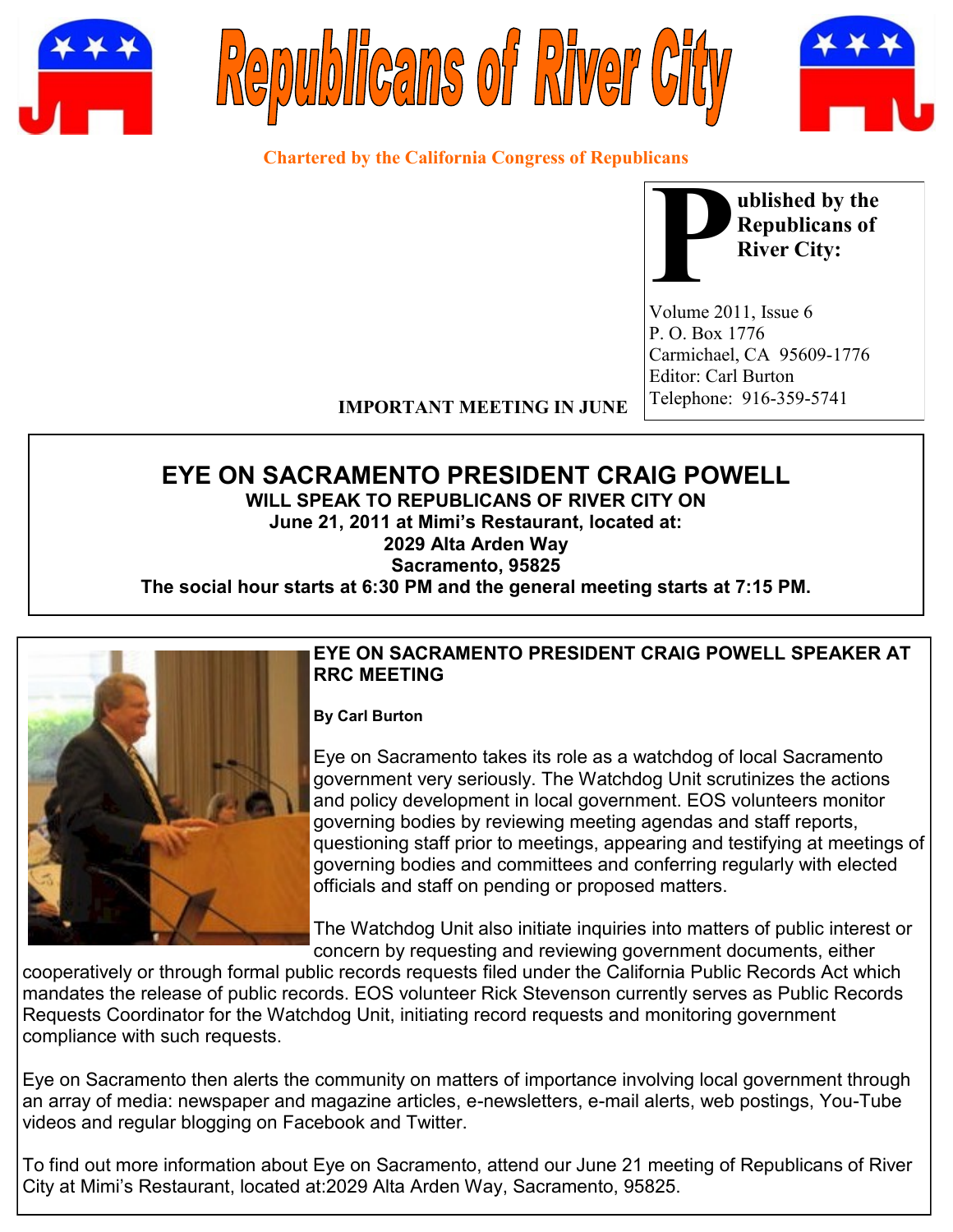#### **Page 2**

## **REPUBLICAN COUNTY FAIR BOOTH A SUCCESS**

### **By Carl Burton**

The theme of the Republicans of River City booth at the Sacramento County Fair was a celebration of President Ronald Reagan's 100th Birthday (Fed 6, 1911).

I can't begin to count the number of visitors to the County Fair who stopped at our River City booth and said "He was a great President" or "the Best President" or "I wish he was still alive so I could vote for him" and "I wish he was still President." Many others gave us a thumbs up as they walked past our booth. A few asked to have their picture taken with our cut-out of President Reagan. Our theme presented a positive image of the Republican Party and its beliefs because, just like President Reagan we believe:

- the strength of our nation lies with the individual and that each person's dignity, freedom, ability and responsibility must be honored;
- in equal rights, equal justice and equal opportunity for all, regardless of race, creed, sex, age or disability;
- that free enterprise and encouraging individual initiative have brought this nation opportunity, economic growth and prosperity;
- that government must practice fiscal responsibility and allow individuals to keep more of the money they earn;
- the proper role of government

is to provide for the people only those critical functions that cannot be performed by individuals or private organizations, and that the best government is that which governs least;

- the most effective, responsible and responsive government is government closest to the people;
- Americans must retain the principles that have made us strong while developing new and innovative ideas to meet the challenges of changing times;
- Americans value and should preserve our national strength and pride while working to extend peace, freedom and human rights throughout the world.

We didn't have one fair visitor tell us we were wrong in our viewpoint once they read our statement of beliefs and principles - the principles of Lincoln, Teddy Roosevelt and Reagan.

We also registered a number of Republican voters while we encouraged Republicans to get involved in next years elections.

All of this would not have been possible without the support of local Republicans who opened their checkbooks and gave us the necessary funds to rent the space and order the supplies for our booth. Members of Republicans of Republican City want to thank everyone who contributed to the cost of the booth.

I would also like to thank our members who gave of their time and energy to help staff the booth during the fair: Robert Evans, Janet Garder, Colleen Fitzpatrick, Lisa Garcia and Pat and Fred Hildebrand.

Here are a few pictures of our booth:







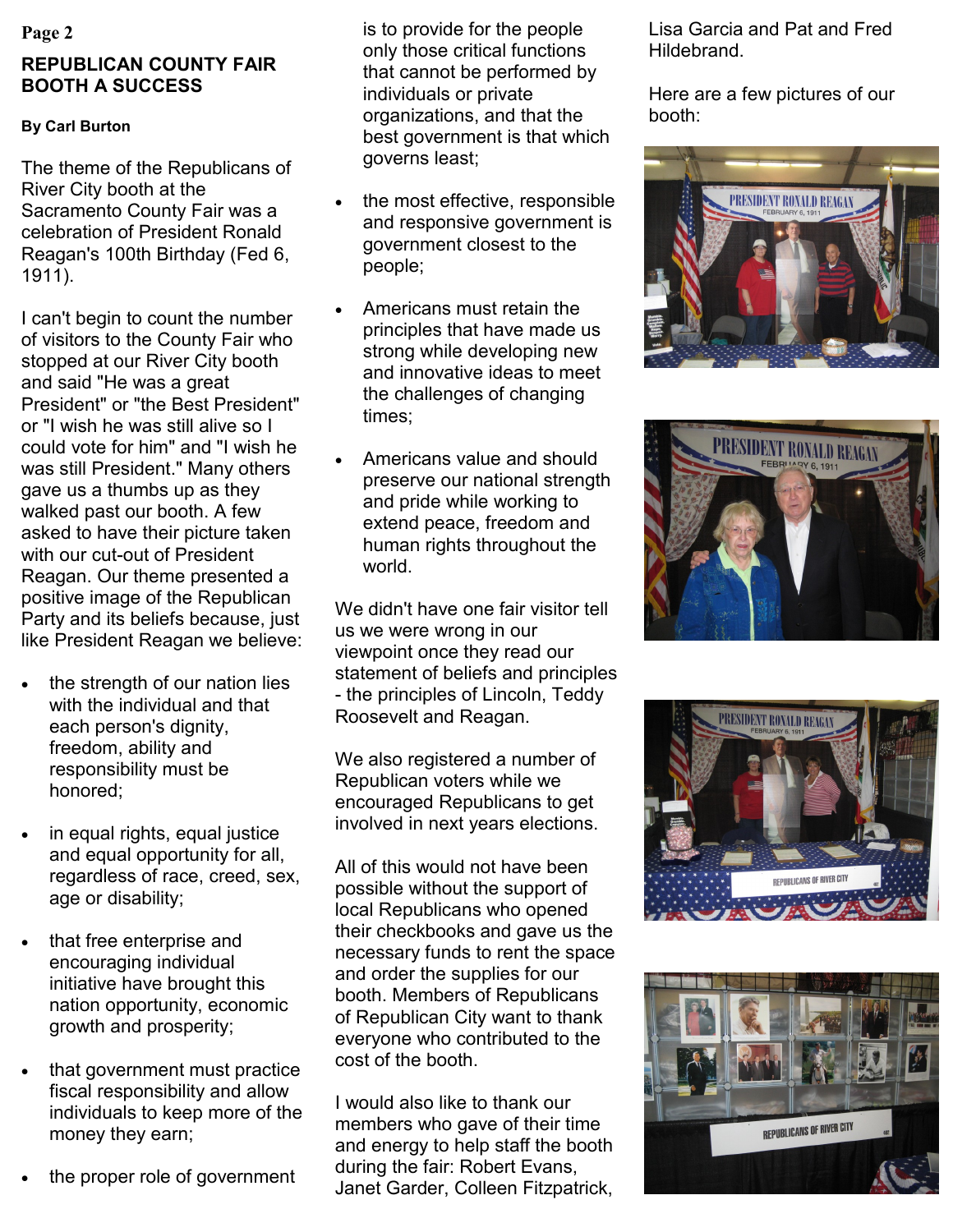#### **A NATION OF CITIZENS OR A** Resolution, the President has 60 Page 3 **NATION OF PARTISANS?**

#### **By Chris Angle**

On the recent Memorial Day weekend, as the country paused to honor those who gave the ultimate sacrifice for our country, it was also worth pausing to consider the state of the country for which they died. Over the last few months, three broad issues have arisen that strongly indicates that America itself is becoming a nation of partisans, rather than a nation of citizens.

The first issue involves collective bargaining rights for public employees. Attempts to roll back these rights by a Republican governor in Wisconsin were met with rallies and op-ed pieces ranging from highly critical to borderline hysterical. However, when a Democrat-controlled House in Massachusetts attempted to roll back some collective bargaining rights, the chattering class was largely silent.

The second issue, Paul Ryan's plan to reform Medicare, also saw a level of scorn and vitriol from opinion leaders in certain quarters that appeared to be highly emotional rather than analytical. It appears that the unforgivable issue was that the plan appeared to ultimately reduce spending on Medicare. While Obama was quick to condemn the plan, nobody seemed interested enough to explain how Obama's plan, with its politically insulated board of experts that will be expected to 'find' (read: force) cost savings, is fundamentally different.

The third issue is the passing of the 60 day mark since the beginning of military action in Libya. Under the 1973 War Power days after the beginning of military action to secure congressional approval for that action. What is rather stunning (some might say disturbing) is the lack of discussion on either side of the political aisle, whether in the halls of Congress or salons of the chattering class. Although the Act also gives the President 30 days to withdraw the troops should he fail to gain approval, meaning that Obama can still plausibly argue that he is still technically in compliance with the legislation, the lack of discussion of this deadline justifies an individual wondering whether anyone takes either the law itself or the Constitution's reservation of power to declare war to Congress seriously.

What all of these issues have in common is that the media and opinion leaders (as opposed to just the politicians) are lining up behind their respective parties as opposed to analyzing the issues on their practical or ideological merits. While charges of 'media bias' are hardly new, it is not clear that the public fully appreciates how damaging it can be over the long term to society. It is not simply that the media stands up for certain 'bad' policies and opposes 'good' policies. Rather it is that with opinion leaders only standing up for certain laws, ideas, and the Constitution when it is something that their 'team' supports, they lessen respect for the idea of law and democratic deliberation. The Constitution is supposed to be our national contract with each other. If people only stand up for it when it is ideologically convenient to do so, then calling something 'constitutional' or 'unconstitutional' will eventually come to mean (if it hasn't already) nothing more than that someone agrees or

disagrees with a certain action. A 'bad' idea will only mean something that is proposed by the 'other' side.

Without fundamental rules that are agreed upon and defended no matter what, politics becomes a smash-mouth, winner-take-all operation. The law becomes a weapon that some groups use to obtain advantages for themselves at the expense of other groups, rather than a set of rules that allow society to function in a smooth, peaceful, and relatively efficient manner. The longer this goes on, the social trust that holds society together begins to dissolve, as people no longer expect those on the 'other side' to adhere to the rules when it is not convenient for them to do so. Although America has been fortunate throughout its history to have enjoyed a vast reserve of 'social capital', such a reserve is not infinite. Societies around the world that don't have America's social trust reserve tend to be unstable and violent places. By acting as a partisan (doing what he thinks is best for his team) rather than as a citizen (doing what he thinks is best for the country), an opinion leader helps to diminish public trust in the institutions supporting and sustaining the country. The country is preparing to face multiple serious challenges in the years ahead, and excessive partisanship (as opposed to honest debate) is a luxury we can't afford. As Abraham Lincoln noted, 'A house divided against itself cannot stand'. Partisans should remember this as they pause to remember those who died Memorial Day.